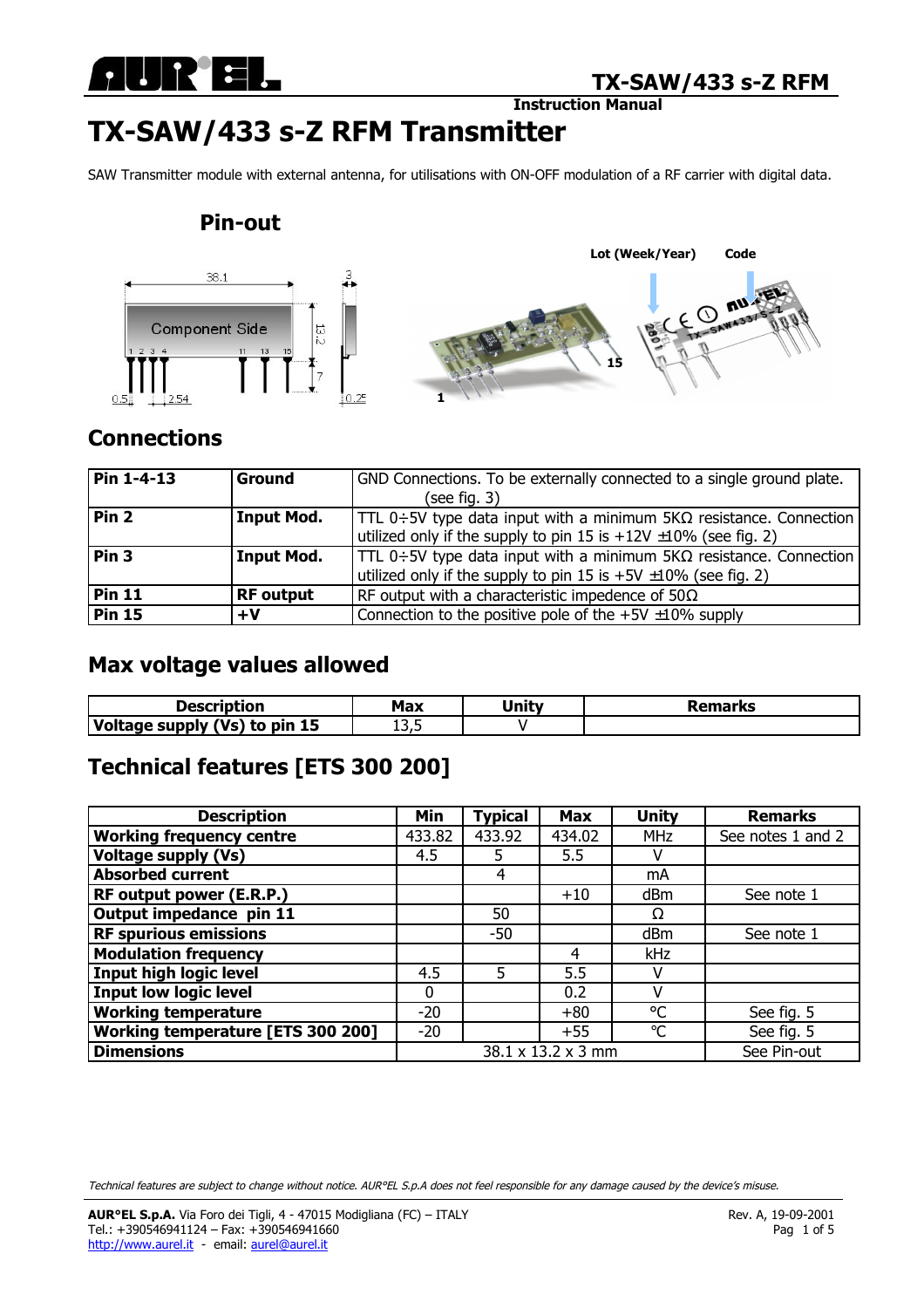

### **TX-SAW/433 s-Z RFM**

#### **Instruction Manual**

- **Note1:** Values have been obtained by applying the test system shown in Fig. 1 and maximum 5,5 V power supply.
- **Note2:** The minimum and maximum showed values are determined by the device's construction tolerance. To define the working frequency of the device, add to these values the deviation caused by the thermal variations (see fig. 3).
- Note3: To keep the parameters within the limits established by the rules in force, (see para. "Reference Rules"), it is recommended to supply the circuit with not more than 5,5V and to comply with all the recommendations specified in para "Device usage".

#### **Messrs AUR°EL declines all responsibilities in case the a.m. recommendations are disregarded**.

The declared technical features have been obtained by applying the following testing system:



### **Device usage**

In order to obtain the performances described in the technical specifications and to comply with the operating conditions, which characterize the Certification, the transmitter has to be mounted on a printed circuit, and keep into consideration what follows:

### **5V dc supply**

- 1. The transmitter must be supplied by a very low voltage source, safely protected against short circuits.
- 2. Maximum voltage variations allowed:  $\pm$  0,5 V.
- 3. De-coupling, next to the transmitter, by means of a minimum 100.000 pF ceramic capacitor.

### **Ground**

- 1. It must surround at the best the welding area of the transmitter. The circuit must be double layer, with throughout vias to the ground planes, approximately each 15 mm.
- 2. It must be properly dimensioned, especially in the antenna connection area, in case a radiating whip antenna is fitted in it (an area of approximately 50 mm radius is suggested).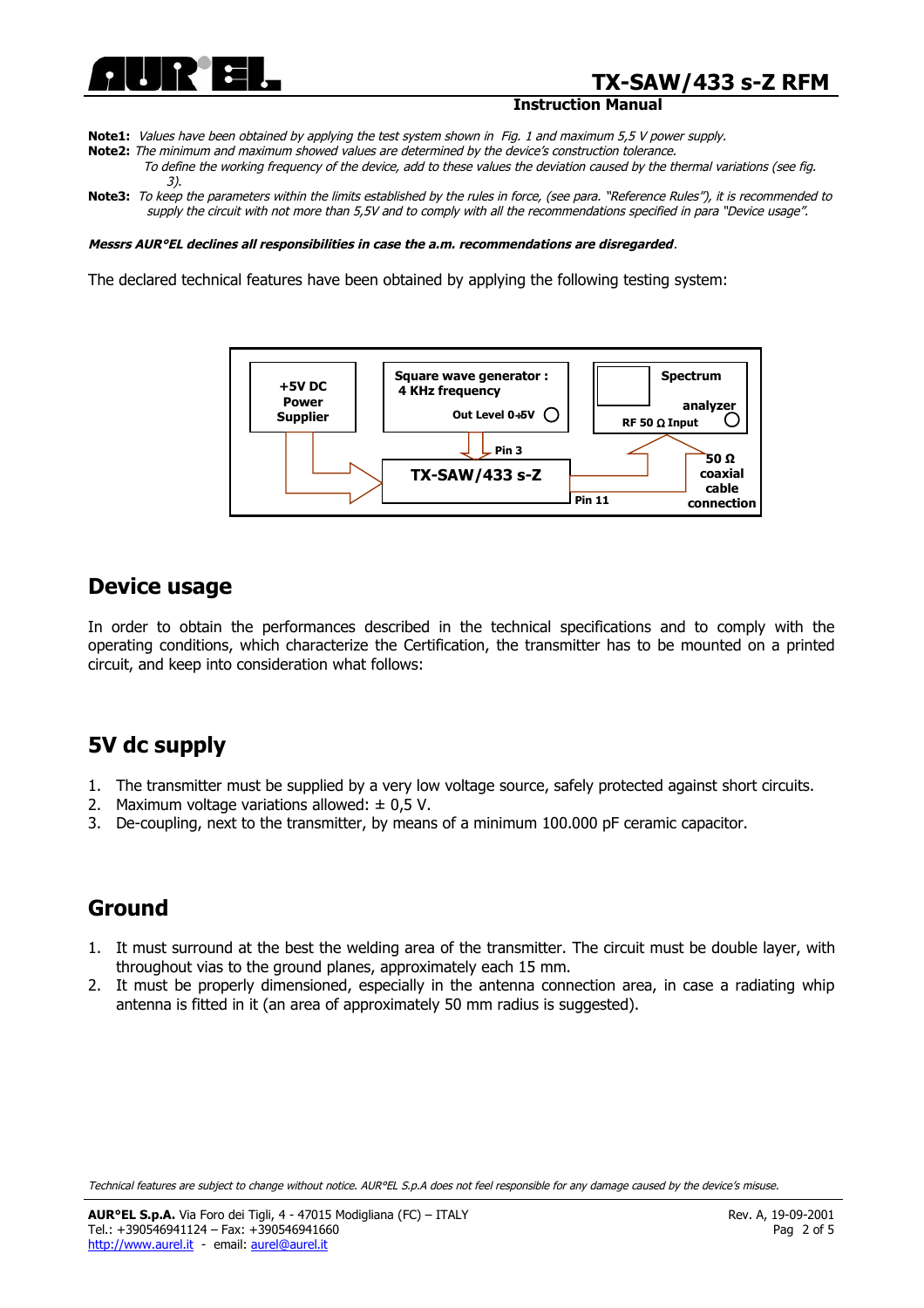

### **TX-SAW/433 s-Z RFM**

#### **Instruction Manual**



# **50 Ohm line**

- 1. It must be the shortest as possible.
- 2. 1,8 mm wide for 1 mm thick FR4 printed circuits and 2,9 mm wide for 1,6 mm thick FR4 printed circuits. It must be kept 2 mm away from the ground circuit on the same side.
- 3. On the opposite side a ground circuit area must be present.

# **Antenna connection**

- 1. It may be utilized as the direct connection point for the radiating whip antenna.
- 2. It can bear the connection of the central wire of a 50  $\Omega$  coaxial cable. Be sure that the braid is welded to the ground in a close point.

# **Antenna**

- 1. A **whip** antenna, 16,5 cm long and approximately 1 mm dia, brass or copper wire made, must be connected to the RF output of the transmitter (pin 11), (see fig. 2).
- 2. The antenna body must be keep straight as much as possible and it must be free from other circuits or metal parts (5 cm minimum suggested distance.)
- 3. It can be utilized either vertically or horizontally, provided that a good ground plane surrounds the connection point between antenna and transmitter output.
- **N.B:** As an alternative to the a.m. antenna it is possible to fit the whip model manufactured by **AUR°EL** (see related Data Sheet and Application Notes). By fitting whips too different from the described ones, the EEC Certification is not assured.

### **Other components**

1. Keep the transmitter separate from all other components of the circuit (more than 5 mm).

2. Keep particularly far away and shielded all microprocessors and their clock circuits.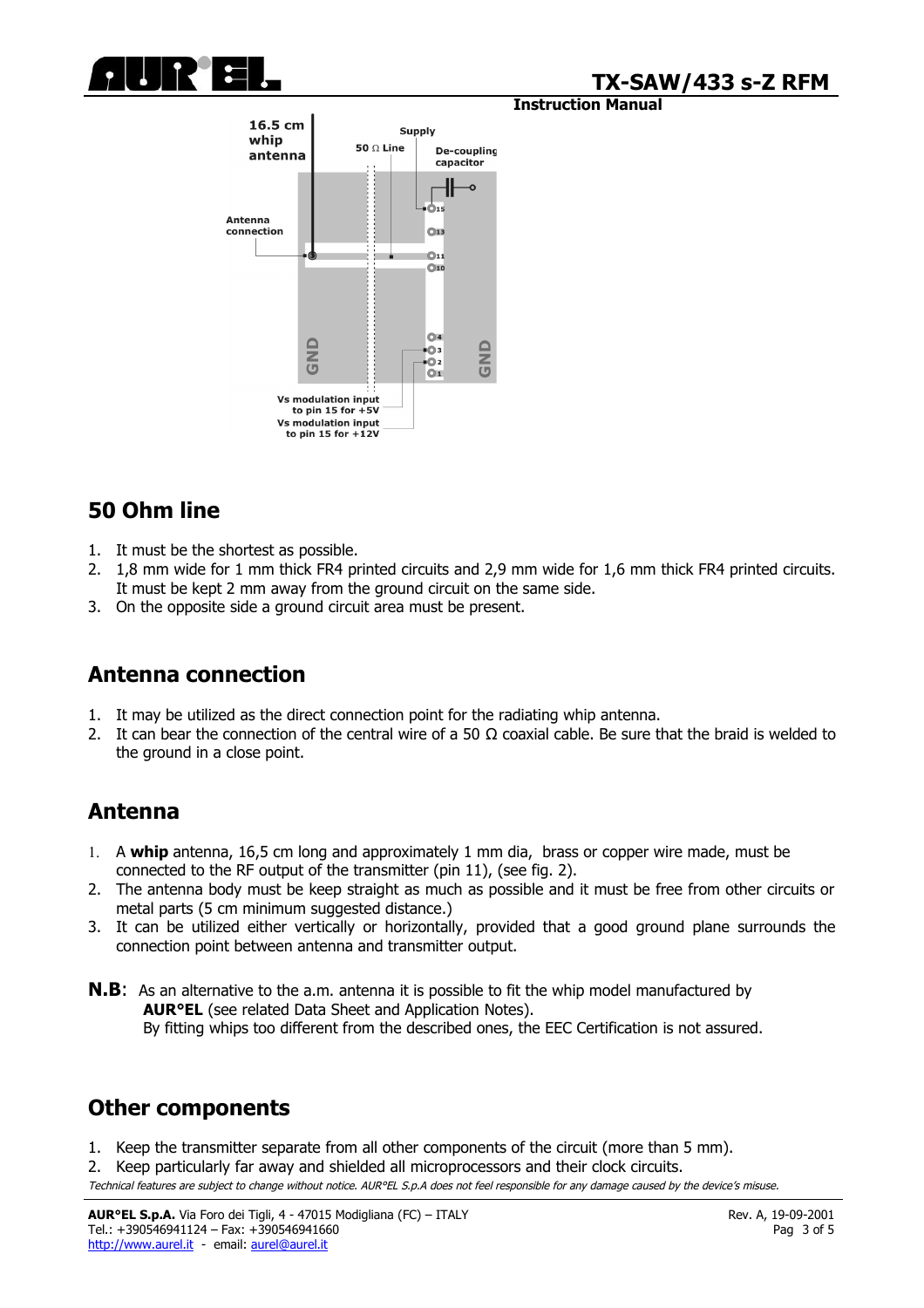

# **TX-SAW/433 s-Z RFM**

#### **Instruction Manual**

- 3. Do not fit components around the 50 Ohm line. Keep them at least at 5 mm distance.
- 4. If the Antenna Connection is directly used for a radiating whip connection, keep at least 5 cm radius free area. In case a 50  $\Omega$  impedance coaxial cable is connected, then 5 mm radius will suffice.

### **Reference Rules**

- The **TX-SAW/433 s-Z** transmitter complies with the EU Rules **ETS 300-220,** with a 5,5V max. supply. The equipment has been tested according to rule **EN 60950** and it can be utilized inside a special insulated housing that assures its compliance with the above mentioned rule. The transmitter must be supplied by a very low voltage source, safely protected against short circuits.
- The use of the transmitter module is foreseen inside housings that assure the overcoming of the rules **EN 61000** not directly applicable to the module itself. In particular, it is left at the User's care, the insulation of the external antenna connection, and of the antenna itself, since the RF output of the transmitter is not built to directly bear the electrostatic charges foreseen by the **EN 61000-4-2** rules.

### **CEPT 70-03 Recommendation**

In order to comply with such rule, the device must be used only for a 10% of an hourly duty-cycle, (that means 6 minutes of utilisation over 60). The device utilisation inside the italian territory is governed by the Codice Postale and Telecomunicazioni rules in force (art. no. 334 and subsequents).

**BTX-SAW/433 s-Z** module was previously BZT approved by mean of Test Report obtained c/o the laboratory: **SENTON GmbH** - Äussere Frühlingstrasse 45 D – 94315 STRAUBIN